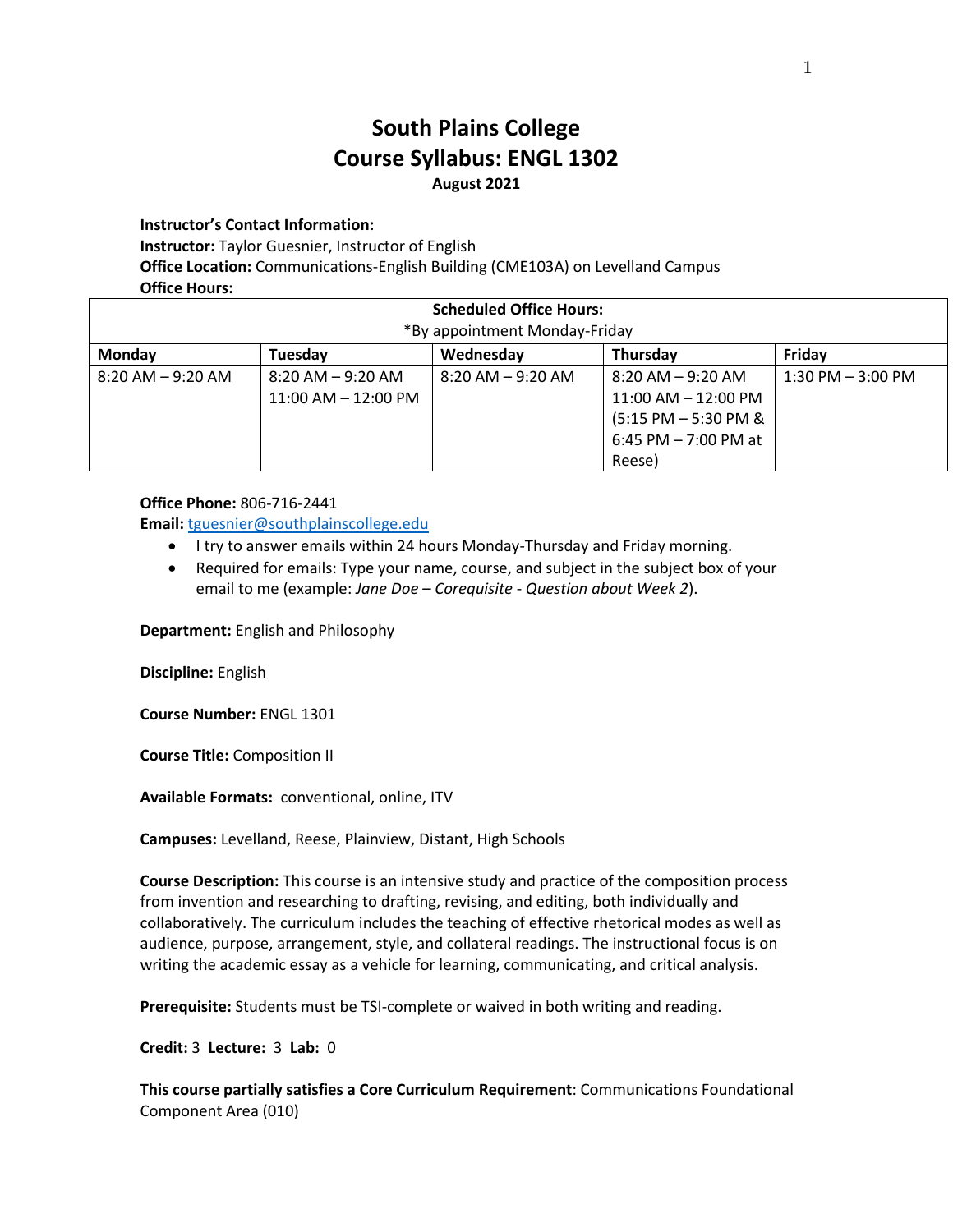### **Core Curriculum Objectives addressed:**

Communications skills—to include effective written, oral and visual communication Critical thinking skills—to include creative thinking, innovation, inquiry, and analysis, evaluation and synthesis of information

Teamwork—to include the ability to consider different points of view and to work effectively with others to support a shared purpose or goal

Personal Responsibility—to include the ability to connect choices, actions, and consequences to ethical decision-making.

### **Student Learning Outcomes:**

### **Upon successful completion of this course, students will:**

Demonstrate knowledge of individual and collaborative research processes.

Develop ideas and synthesize primary and secondary sources within focused academic arguments, including one or more research-based essays.

Analyze, interpret, and evaluate a variety of texts for the ethical and logical uses of evidence.

Apply critical thinking to the study of literature and write essays which demonstrate that critical thinking.

Use edited American English to write in a style that clearly communicates meaning, builds credibility, and inspires belief or action.

Apply the conventions of style manuals for specific academic disciplines (e.g., APA, CMS, MLA, etc.)

Read and view videos of works of literature; analyze the use of literary devices (plot, point of view, theme, characterization, setting, symbolism, tone, etc.); participate in class discussions of the readings; and be tested over their understanding of the readings and lectures through quizzes, examinations, and/or written assignments.

**Student Learning Outcomes Assessment:** A writing assignment graded by a rubric will be used to determine the extent of improvement that the students have gained during the semester.

### **Textbook:**

• None

### **Technology Requirements:**

- 1. **SPC username and password:** email helpdesk@southplainscollege.edu or call the SPC Help Desk at 806-716-2600 for help with your username/password
- 2. **SPC student email access:**
	- o **SPC Student Email Account:** If you haven't already, you must go ahead and activate your SPC student email account. Not only will you need access to your SPC email account to receive TURNITIN digital paper submission receipts for our class, but you must use it to communicate with me.
		- Your SPC Email address is: **yourSPCusername@southplainscollege.edu** (ex. [jsmith1234@southplainscollege.edu\)](mailto:jsmith1234@southplainscollege.edu).
		- Your student email password is the same as your Blackboard password. If you need help, call the SPC Help Desk at 806-716-2600.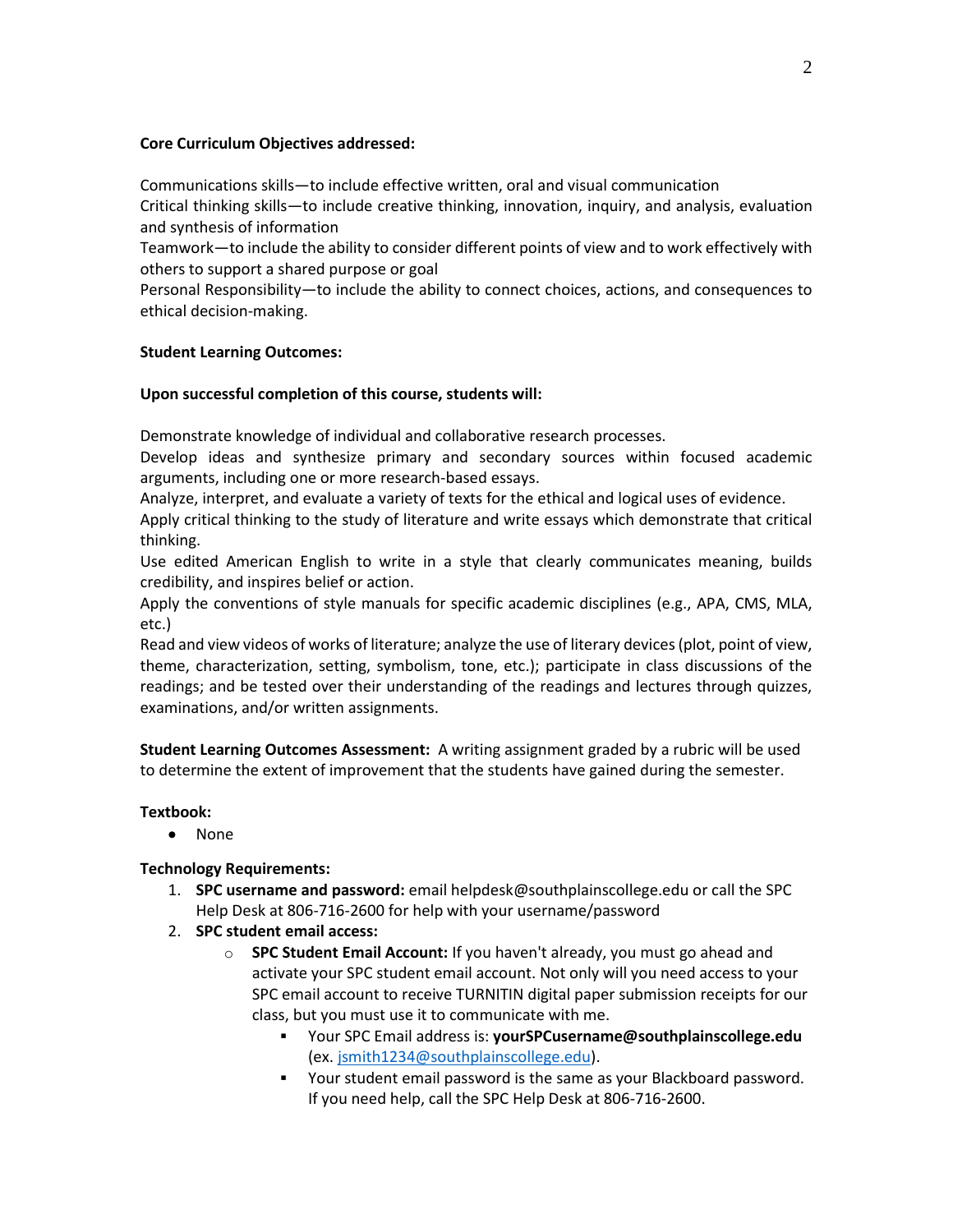- To access your SPC email account, log in to [MySPC here](https://fs.southplainscollege.edu/adfs/ls?wa=wsignin1.0&wtrealm=urn%3aportal.southplainscollege.edu%3a443&wctx=https%3a%2f%2fportal.southplainscollege.edu%2f_layouts%2f15%2fAuthenticate.aspx%3fSource%3d%252F&wreply=https%3a%2f%2fportal.southplainscollege.edu%2f_trust%2fdefault.aspx)
- You can also set up access to your SPC email account through mobile phone mail apps, such as default smartphone Mail app or the Outlook app.
- Check with the SPC Help Desk for assistance: 806-716-2600.

## 3. **Regular access to a computer and reliable internet service:**

- o Open computer labs are available free to students with an SPC I.D. on all SPC campuses (Levelland, Reese, Lubbock, Plainview).
- $\circ$  Computer or internet connection problems may occur for you at some point this semester. **Understand that it is your responsibility to find alternate computers you may use to submit your work on time***.* Find your alternate resources **now;** do not wait until you suddenly need them! Line up three friends TODAY who would be willing to loan you a laptop if yours suddenly crashes.
- $\circ$  Free WiFi is available in all SPC campus buildings, some SPC parking lots, most coffee shops, etc.
- **4. Blackboard:** grades, assignments, quizzes, videos, and many other resources for this class are accessed through the Blackboard learning management system. Use your SPC credentials to log in here[: https://southplainscollege.blackboard.com](https://southplainscollege.blackboard.com/)
- 5. **Office 365: Word and PowerPoint**: You are required to use Microsoft Word to create papers for this course. As a member of the SPC community, you have free access to Office 365. Office 365 provides free online access to Microsoft Word, Microsoft Excel, Microsoft PowerPoint, and 1TB of free online storage with Microsoft OneDrive. You can use Office 365 online or download for free and install to your PC, Mac, or mobile device.
	- $\circ$  To access Office 365 for free as an SPC student, go to [https://www.office.com](https://www.office.com/) and sign in with the following credentials: SPCusername@southplainscollege.edu and your SPC password.
	- o You can then click the link for the individual application you want to use online, or click the install office link towards the top right to install the application to your computer.
- 6. **Adobe Reader:** Available to download free from this website: <http://www.adobe.com/products/reader.html>

**Computer Help:** need help with your computer, laptop, email address, username/password?

- [helpdesk@southplainscollege.edu](mailto:helpdesk@southplainscollege.edu)
- 806-716-2600

### **Ebook Help:**

- McGraw-Hill: [https://mhedu.force.com/CXG/s/ContactUs?external\\_browser=2](https://mhedu.force.com/CXG/s/ContactUs?external_browser=2)
- TexBook Information (Inclusive Access): <https://www.southplainscollege.edu/texbook.php>
- TexBook Help[: https://solve.redshelf.com/hc/en-us](https://solve.redshelf.com/hc/en-us)
- SPC Bookstore[: tfewell@texasbook.com](mailto:tfewell@texasbook.com) or [agamble@texasbook.com](mailto:agamble@texasbook.com)

### **Blackboard Help:**

- 1. **Get Help by Email:** [blackboard@southplainscollege.edu](mailto:blackboard@southplainscollege.edu)
	- $\circ$  Be sure to include your full name, your instructor's name, the course and section you are enrolled in, and a detailed description of the problem.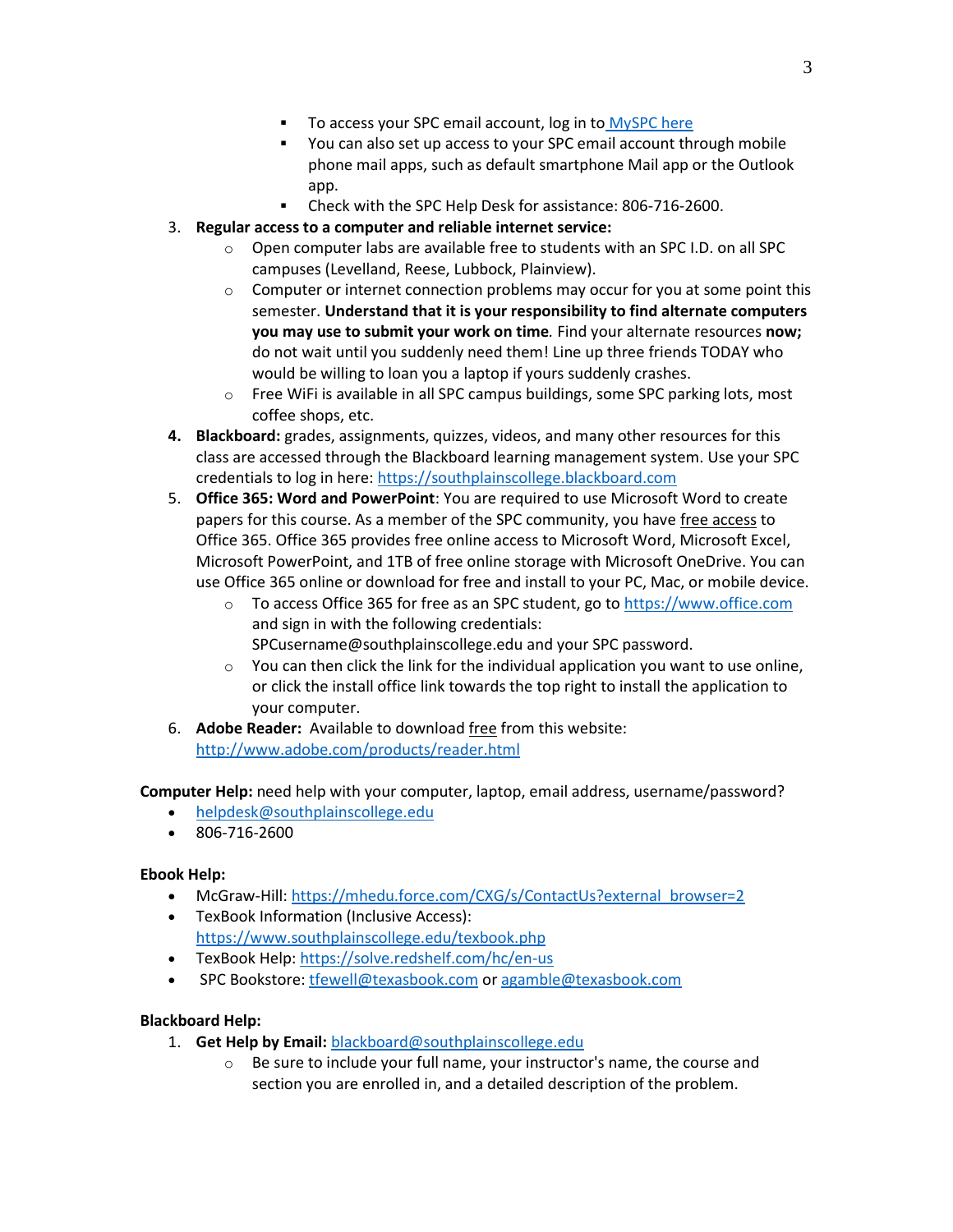- $\circ$  The blackboard@southplainscollege.edu account is monitored from 8:00 a.m. 10:00 p.m., Monday – Sunday.
- $\circ$  You can expect a response within 24 hours by email; however, the average response time is less than one hour.
- 2. **Get Help by Phone**: 806-716-2180 (available between 8 AM and 4 PM Monday through Friday, except on holidays)
- 3. **Get Help Online:** click on the Help link listed in the Blackboard course menu.

## **Course Syllabus and Organization:**

- This syllabus is available on the **Syllabus and Schedule** page in our Blackboard course.
- The course calendar is available on the Syllabus and Schedule tab.
- The course is organized into sixteen weeks. Each week has its own folder on the **Course Content** page in our Blackboard course.
- A weekly planner and assignment checklist is provided for each week.

## **Assignment Deadlines:**

- The weekly assignment deadline is Monday at 9:00 AM with the following exceptions, which are due Thursday at 9:00 AM in the weeks they are assigned:
	- $\circ$  Outline Review Groups (each student is assigned a peer's outline to review)
	- o Peer Review Workshops (each student is assigned a peer's essay draft to review)

**Course Evaluation:** A final letter grade will be assigned based on this grading scale: A (90-100), B (80-89), C (70-79), D (60-69), F (59 and below). Essay portfolio grades are usually made up of an outline, peer review workshop, and final draft.

# **Grading of Course work:**

Weekly Discussion Boards 10% (200 words min.) Poem Explication Essay 10% (1-2 pages) Fiction Reflection Essay 15% (2-3 pages) Drama Reflection Essay 15% (2-3 pages) Research Proposal 5% Works Cited 5% Research Paper Outline 5% Rough draft Research Paper 10% (4+ pages not including cover page or works cited page; minimum 6 sources) Final Draft Research Paper 25%

Extra Credit Essay maximum 3 possible points

*\*Up to 3 extra credit points may be earned by completing extra credit assignments.* 

### **Essay Assessment Guidelines:**

Essays may earn grades ranging from A to F based on the instructor's grading scale. Depending on the assignment, certain criteria may be weighted more than others, and the instructor's assignment may establish additional, more specific criteria. The quality of each of the criteria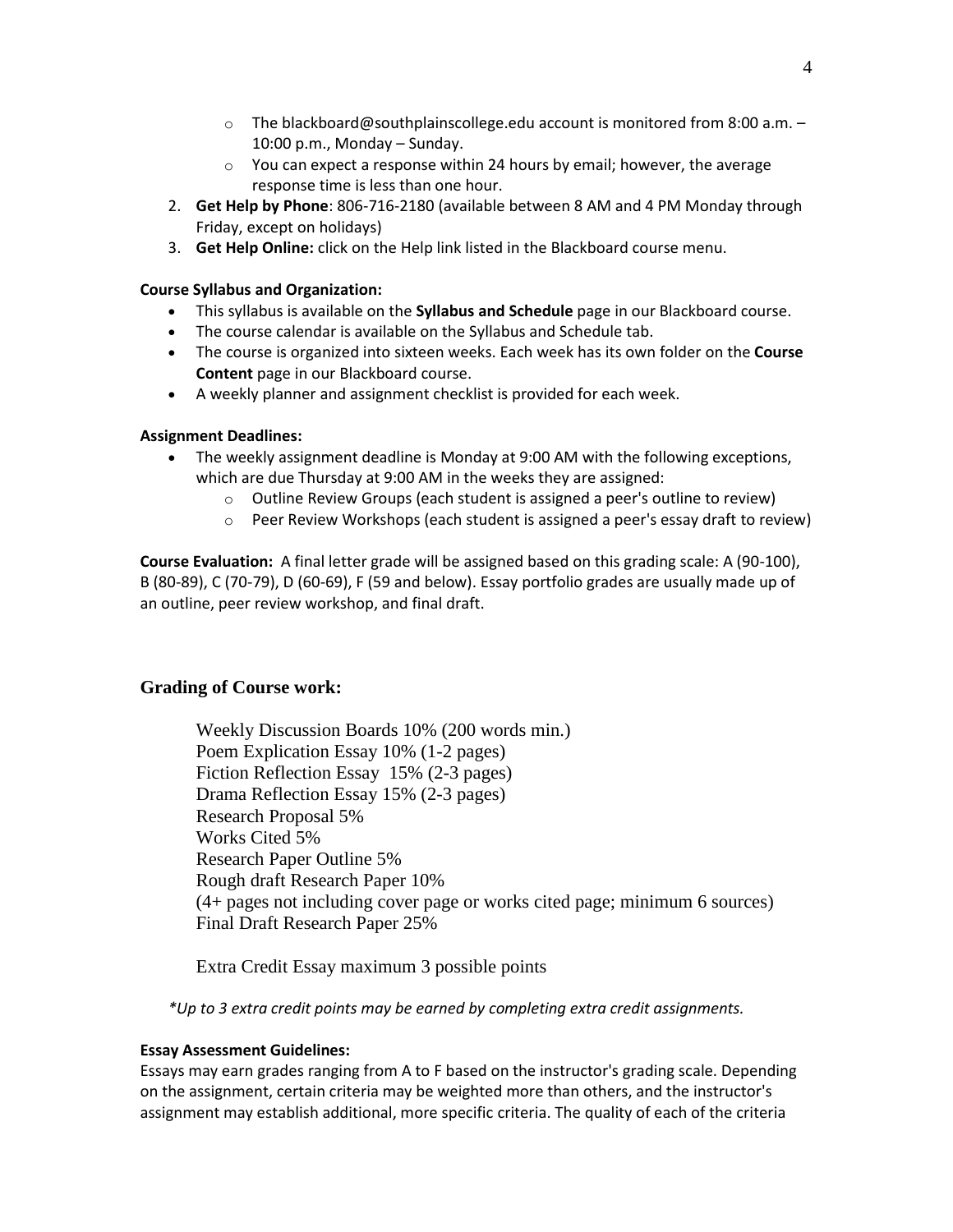determines the letter grade. Not every essay will fit a single grade's description completely. Instructors may also include process assignments and drafts in their assessment of the final grade.

# **"A" Essay (Superior)**

To earn an "A," a paper meets all of the criteria below:

- 1. The paper fulfills all the basic requirements of the assignment (for example, topic, purpose, length, format).
- 2. **Unity:** The paper states a clear thesis, all topic sentences strongly support the thesis, and body paragraphs are unified around their topic sentences. The essay conveys a clear purpose and is tailored to a distinctive audience.
- 3. **Support**: Body paragraphs contain abundant, fresh details and examples that provide specific, concrete, logical evidence. If sources are required, the paper accurately integrates and correctly documents credible source material to add insight, sophistication, and complexity to the paper's ideas.
- 4. **Coherence:** The organization of the paper is excellent and logical (emphatic order, chronological order, etc.), transitions are sophisticated, and the paper exhibits mastery of basic components (introduction, conclusion, and body paragraph structure).
- 5. **Sentence Skills:** The paper contains no major errors (fragment, fused sentence, comma splice, subject-verb agreement, pronoun reference or agreement, verb form) and is virtually free of other grammar, spelling, wrong word, punctuation, mechanical, or point of view errors. Word choice and sentence variety (simple, compound, complex) are effective and powerful.

# **"B" Essay (Strong)**

To earn a "B," a paper meets all of the criteria below:

- 1. The paper fulfills all the basic requirements of the assignment (for example, topic, purpose, length, format).
- 2. **Unity:** The paper states a clear thesis, all topic sentences directly support the thesis, and body paragraphs display unity. The essay conveys good awareness of purpose and audience.
- 3. **Support**: Body paragraphs are well-developed with specific details, examples, and sound logic. If sources are required, the paper accurately uses and correctly documents credible source material to supplement its ideas.
- 4. **Coherence:** The organization of the paper is clear and helpful, transitions are helpful, and the paper exhibits strong basic components (introduction, conclusion, and body paragraph structure).
- 5. **Sentence Skills:** The paper contains no more than two major errors (fragment, fused sentence, comma splice, subject-verb agreement, pronoun reference or agreement, verb form) and very few other grammar, spelling, wrong word, punctuation, mechanical, or point of view errors. Word choice and sentence variety are strong.

# **"C" Paper (Acceptable)**

To earn a "C," a paper meets all of the criteria below:

- 1. The paper fulfills all the basic requirements of the assignment (for example, topic, purpose, length, format).
- 2. **Unity:** A thesis is stated but may lack a strong claim or be obvious or predictable; topic sentences adequately support the thesis. One error in paragraph unity may occur. The essay's purpose and audience are adequately conveyed.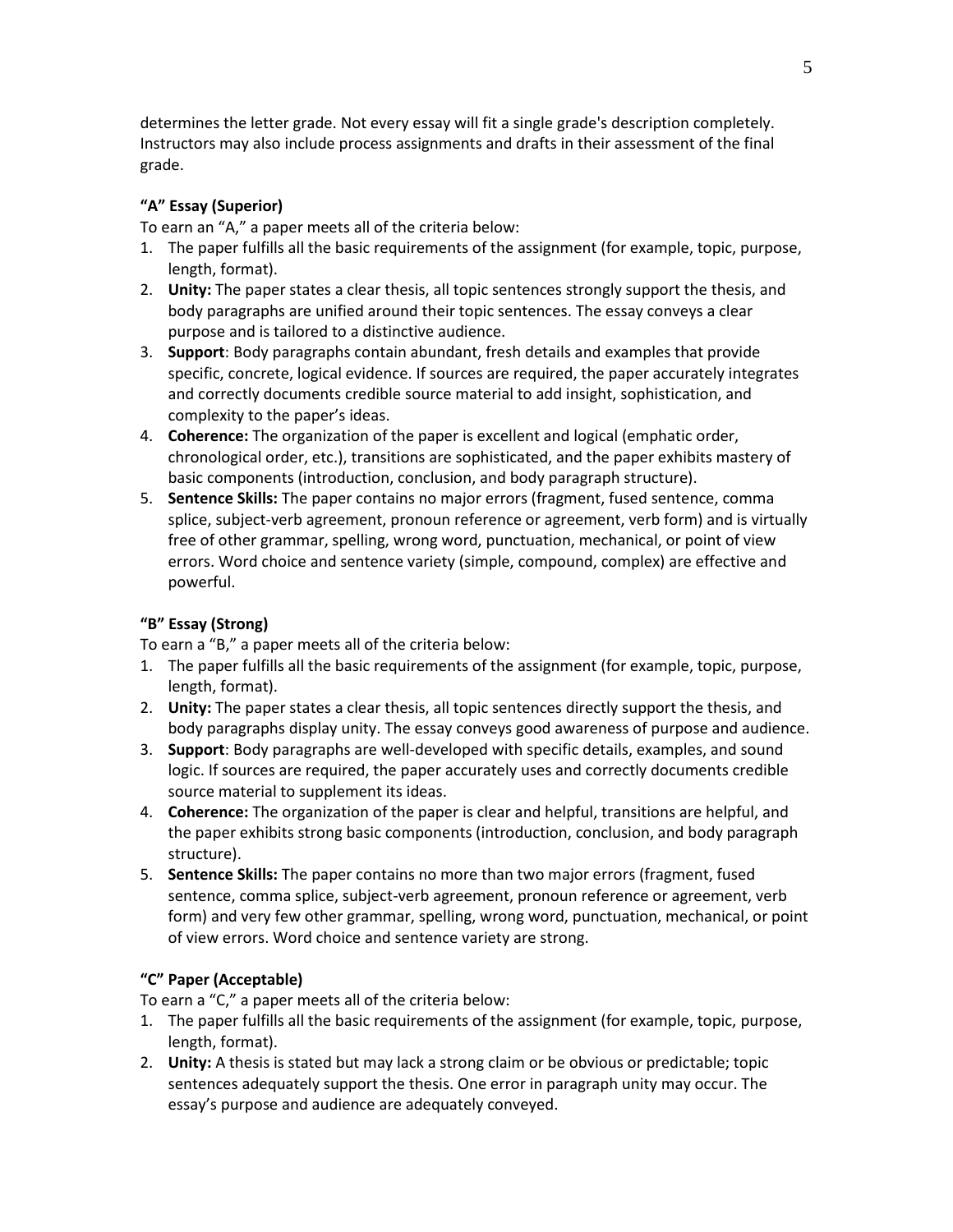- 3. **Support**: Body paragraphs contain relevant details or logical reasons but need more specific examples/evidence. If sources are required, credible outside sources are usually integrated and cited correctly.
- 4. **Coherence:** Organization of ideas is satisfactory, transitions are logical, and the paper indicates competence in basic components (introduction, conclusion, and body paragraph structure).
- 5. **Sentence Skills:** The paper contains no more than four major errors (fragment, fused sentence, comma splice, subject-verb agreement, pronoun reference or agreement, verb form). Some other grammar, spelling, wrong word, punctuation, mechanical, or point of view errors are present but not distracting. Word choice and sentence variety are strong.

## **"D" Paper (Developing)**

To earn a "D," a paper will exhibit *one or more* of the weaknesses below:

- 1. The paper only partially fulfills one or more of the basic requirements of the assignment (for example, topic, purpose, length, format).
- 2. **Unity:** The thesis may announce the topic but no claim, contain more than one idea, or be too vague, too broad, or too narrow. Topic sentences are not tied to the thesis. Two errors in paragraph unity may occur. Essay conveys little awareness of audience or purpose.
- 3. **Support**: Details are sparse or vague and consist of generalizations, clichés, or repetition. If applicable, sources are insufficient and/or not always integrated or cited correctly.
- 4. **Coherence:** Organization is attempted but disjointed or confusing; transitions are sparse. The paper indicates awareness of but not competence in basic components (introduction, conclusion, and body paragraph structure).
- 5. **Sentence Skills:** The paper contains no more than six major errors (fragment, fused sentence, comma splice, subject-verb agreement, pronoun reference or agreement, verb form). Several other grammar, spelling, wrong word, punctuation, mechanical, or point of view errors distract from the content. Informal word choices occur with little or no variety in sentence type and length.

# **"F" Paper (Unacceptable)**

To earn an "F," a paper will exhibit *one or more* of the weaknesses below:

- 1. The paper fails to fulfill one or more of the basic requirements of the assignment (for example, topic, purpose, length, format).
- 2. **Unity:** The thesis is illogical, incomplete, or missing, so the essay lacks focus on one central idea. Topic sentences are missing, so body paragraphs lack unity. The essay ignores the purpose and audience.
- 3. **Support**: Details are illogical, irrelevant, or missing from body paragraphs. If sources are required, the paper fails to use sources, does not meet the minimum source requirements, uses source material inaccurately, uses sources that are not credible, fails to document fully or correctly, and/or includes plagiarism.
- 4. **Coherence:** Organization is incoherent, transitions are missing or illogical, or the paper indicates lack of competence in basic paper components (for example, lack of introduction and/or conclusion, lack of paragraphing).
- 5. **Sentence Skills:** Seven or more major errors (fragment, fused sentence, comma splice, subject-verb agreement, pronoun reference or agreement, verb form) occur with numerous other grammar, spelling, wrong word, punctuation, mechanical, or point of view errors. Word choice is often inaccurate, immature, or inappropriate. Multiple sentence structure/syntax errors make the paper difficult or almost impossible to read. If one type or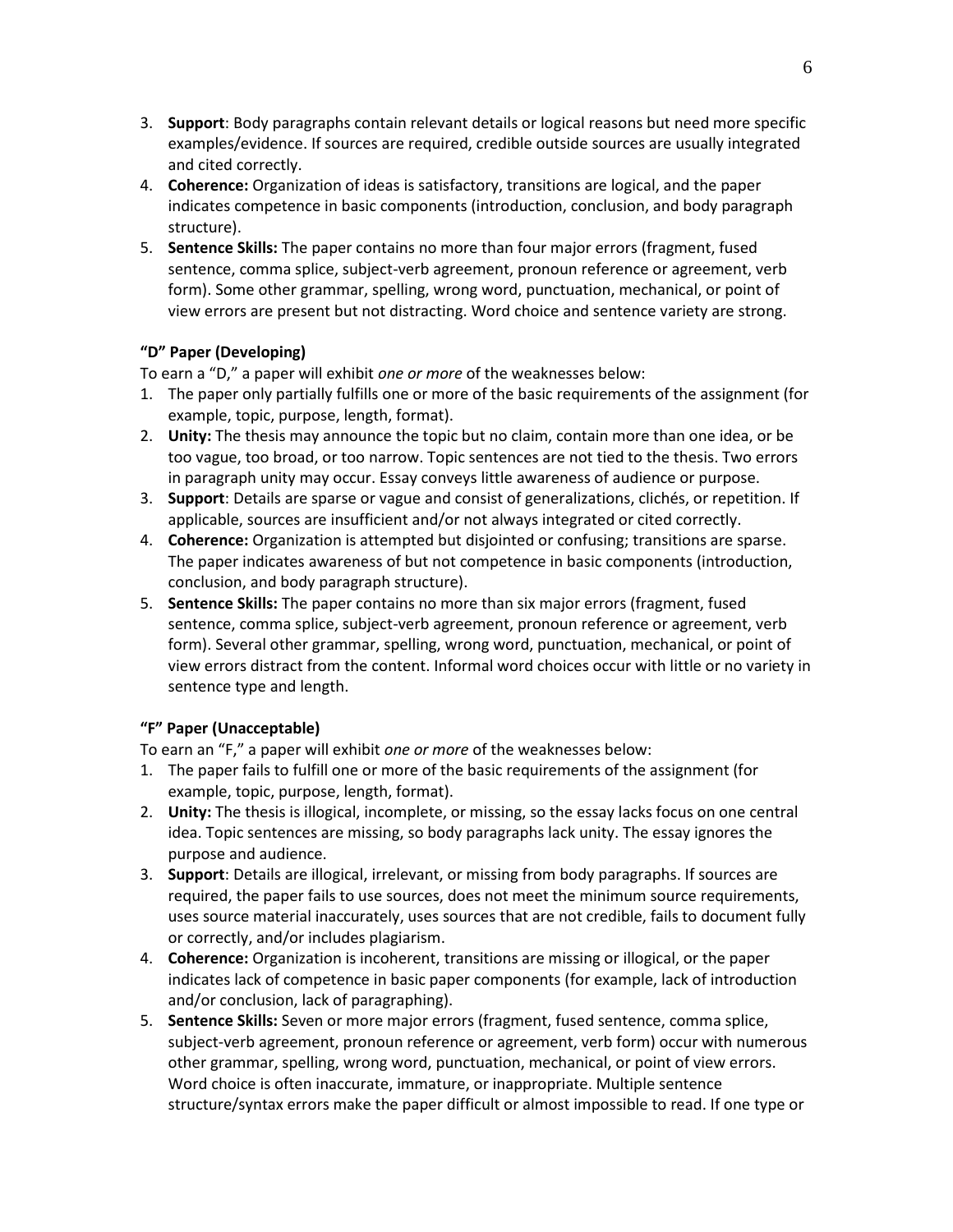a combination of types of errors, regardless of whether they are major or minor, seriously affects the readability of a paper, it will receive an "F."

## **Essay Portfolios Folder:**

- 1. The Essay Portfolios folder is located in Blackboard toward the top of the **Course Content**. The Essay Portfolios folder is a central location where all essay-related assignments and activities are submitted and completed:
	- o Outlines
	- o Outline Review Groups
	- o Initial Essay Drafts
	- o Peer Review Workshops
	- o Final Drafts
- 2. Outline Review Groups: these are like little peer review groups for the essay outlines. Students review one other student's outline, focusing mainly on the thesis, topic sentences, and rephrased thesis.
- 3. Peer Review Workshops: these are comprehensive peer review experiences. Students review one other student's initial draft, rating it on the rubric criteria of unity, support, coherence, and sentence skills. Scale ratings are used and written comments are sometimes required.

## **Wednesday Watercooler Chats:**

- These weekly discussions are designed mainly for fully online courses to give the opportunity to interact and engage, sometimes on course topics, sometimes on nonacademic/fun topics.
- Students may participate via either a short written post (like a tweet) or a brief video of sixty seconds or less.

# **Student Responsibilities:** Students are expected to *[May vary by instructor but usually include the following.]*

- 1. Be on time and regularly attend class
- 2. Be responsible for the learning process, including preparation for class, such as reading and homework; participation in class discussions, including asking relevant questions; getting assignments and/or notes if absent; and accepting responsibility for not understanding an assignment or failing an assignment
- 3. Be responsible for having an appropriate attitude and using appropriate language in academic environments; not use condescending, inflammatory, threatening, or profane rhetoric, whether verbally or in written form, in academic environments
- 4. Have respectful behavior toward instructor and classmates in order to contribute to the atmosphere necessary for learning
- 5. Be responsible for courteous actions to others, especially by putting away cell phones and other distractions while in class
- 6. Be responsible for writing down all grades and applying them to the grading scale used for the class, which is shown in the course's policy statement/syllabus
- 7. Submit all assignments in accordance with due dates, formats, and requirements
- 8. Avoid all forms of cheating and plagiarism on all assignments, including improper collaboration
- 9. Ask questions when something is unclear.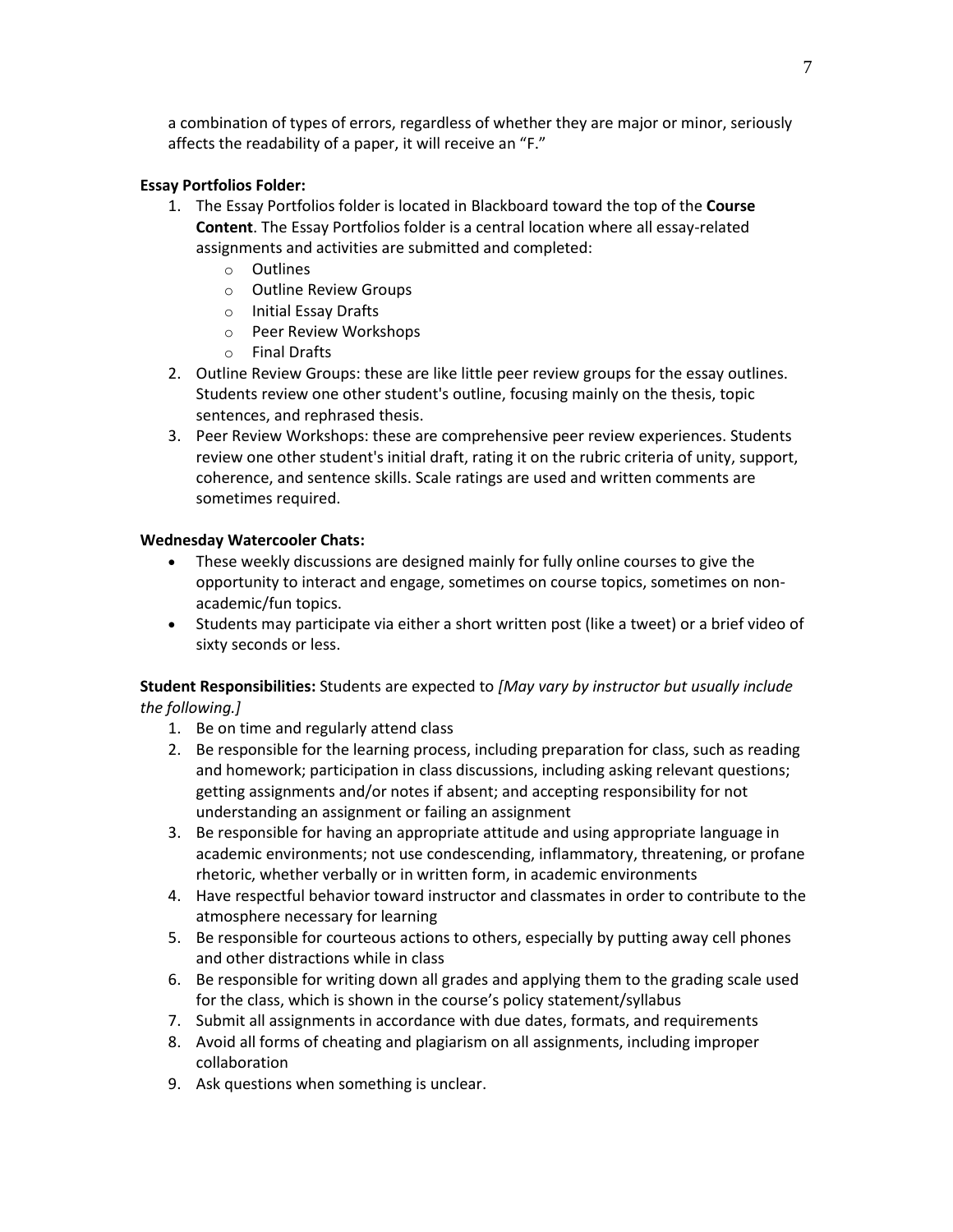**Attendance Policy:** Instructors will create an attendance policy that is consistent with the "Class Attendance" policies stated below in the *SPC General Catalog*:

*[Students are expected to attend all classes in order to be successful in a course. The student may be administratively withdrawn from the course when absences become excessive as defined in the course syllabus.*

*When an unavoidable reason for class absence arises, such as illness, an official trip authorized by the college or an official activity, the instructor may permit the student to make up work missed. It is the student's responsibility to complete work missed within a reasonable period of time as determined by the instructor. Students are officially enrolled in all courses for which they pay tuition and fees at the time of registration. Should a student, for any reason, delay in reporting to a class after official enrollment, absences will be attributed to the student from the first class meeting.*

*Students who enroll in a course but have "Never Attended" by the official census date, as reported by the faculty member, will be administratively dropped by the Office of Admissions and Records. A student who does not meet the attendance requirements of a class as stated in the course syllabus and does not officially withdraw from that course by the official census date of the semester, may be administratively withdrawn from that course and receive a grade of "X" or "F" as determined by the instructor. Instructors are responsible for clearly stating their administrative drop policy in the course syllabus, and it is the student's responsibility to be aware of that policy.* 

*It is the student's responsibility to verify administrative drops for excessive absences through MySPC using his or her student online account. If it is determined that a student is awarded financial aid for a class or classes in which the student never attended or participated, the financial aid award will be adjusted in accordance with the classes in which the student did attend/participate and the student will owe any balance resulting from the adjustment.]*

**Dropping our class:** Before you withdraw from our class, please contact me or talk to your advisor. There may be a way for you to get back on track.

- Check the SPC Academic Calendar here to find out the last day to drop a course for this semester:<http://www.southplainscollege.edu/academiccalendar/index.php>
- To drop this class, fill out and submit this form online: [https://forms.office.com/Pages/ResponsePage.aspx?id=ZrGRbWrP6UWeIqAmJd](https://forms.office.com/Pages/ResponsePage.aspx?id=ZrGRbWrP6UWeIqAmJdCCqVjMnZs6h15Nrs0pqCo_sElUODExTUFXS0JOODhJOTlYM0NEV1kzRk9GMSQlQCN0PWcu) [CCqVjMnZs6h15Nrs0pqCo\\_sElUODExTUFXS0JOODhJOTlYM0NEV1kzRk9GMSQlQCN0PW](https://forms.office.com/Pages/ResponsePage.aspx?id=ZrGRbWrP6UWeIqAmJdCCqVjMnZs6h15Nrs0pqCo_sElUODExTUFXS0JOODhJOTlYM0NEV1kzRk9GMSQlQCN0PWcu) [cu](https://forms.office.com/Pages/ResponsePage.aspx?id=ZrGRbWrP6UWeIqAmJdCCqVjMnZs6h15Nrs0pqCo_sElUODExTUFXS0JOODhJOTlYM0NEV1kzRk9GMSQlQCN0PWcu)
- You are not required to obtain an instructor signature to drop. There will be no charge for drops for the fall or spring semesters.
- For additional information regarding schedule changes, drops and withdrawals, click [here.](http://www.southplainscollege.edu/admission-aid/apply/schedulechanges.php)

**Withdrawing from all SPC classes:** If you wish to withdraw from all courses, initiate that process with the Advising Office. Schedule an appointment with an advisor by visiting <http://www.southplainscollege.edu/admission-aid/advising/spcadvisors.php> or by calling 806-716-2366.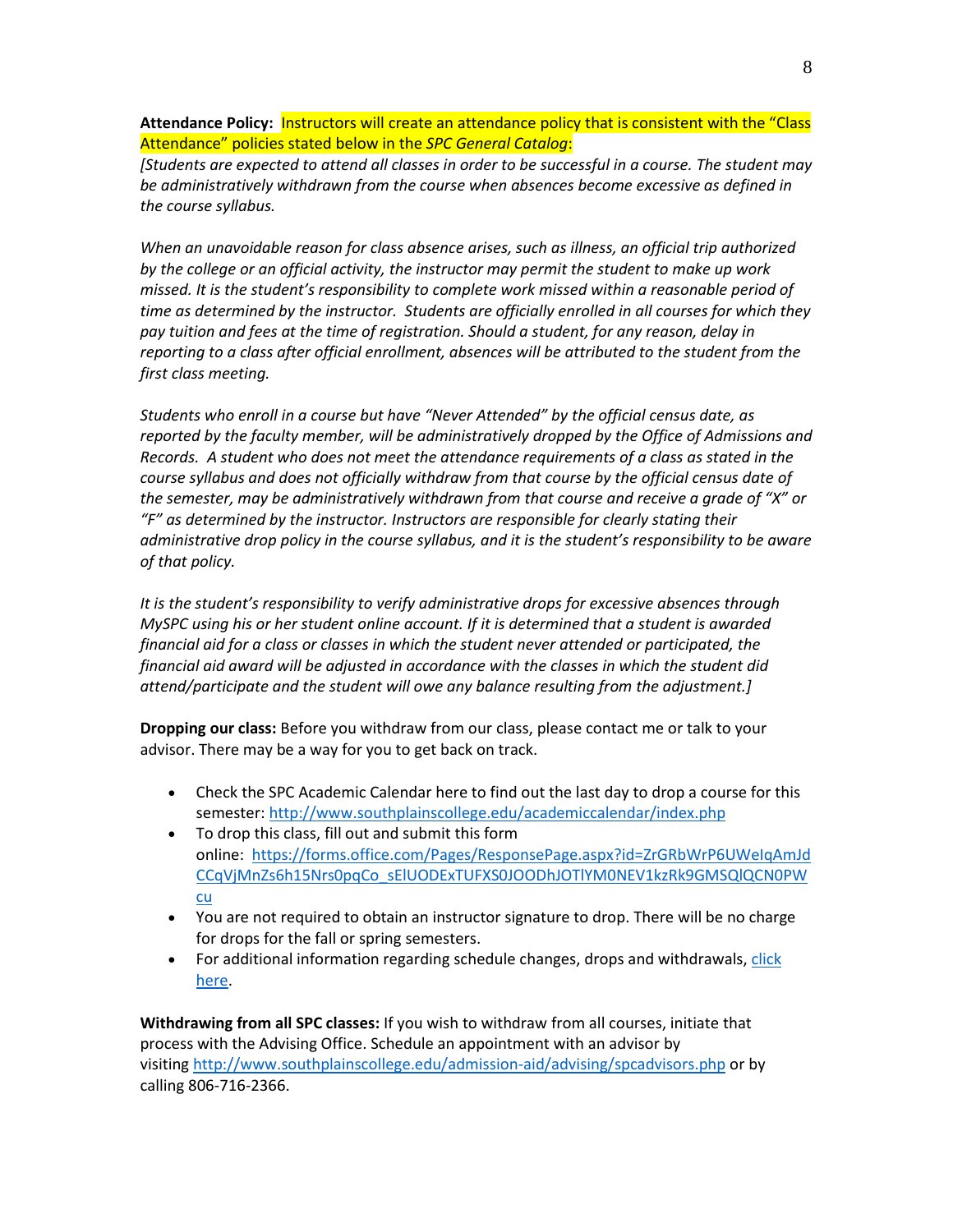**Plagiarism and Cheating:** Students are expected to do their own work on all projects, quizzes, assignments, and papers. Failure to comply with this policy will result in an F for the assignment and can result in an F for the course if circumstances warrant.

Plagiarism violations include, but are not limited to, the following:

- 1. Turning in a paper that has been purchased, borrowed, or downloaded from another student, an online term paper site, or a mail order term paper mill;
- 2. Cutting and pasting together information from books, articles, other papers, or online sites without providing proper documentation;
- 3. Using direct quotations (three or more words) from a source without showing them to be direct quotations and citing them; or
- 4. Missing in-text citations.

Cheating violations include, but are not limited to, the following:

- 1. Obtaining an examination by stealing or collusion;
- 2. Discovering the content of an examination before it is given;
- 3. Using an unauthorized source of information (notes, textbook, text messaging, internet) during an examination, quiz, or homework assignment;
- 4. Entering an office or building to obtain unfair advantage;
- 5. Taking an examination for another;
- 6. Altering grade records;
- 7. Copying another's work during an examination or on a homework assignment;
- 8. Rewriting another student's work in Peer Editing so that the writing is no longer the original student's;
- 9. Taking pictures of a test, test answers, or someone else's paper.

**Student Code of Conduct Policy**: Any successful learning experience requires mutual respect on the part of the student and the instructor. Neither instructor nor student should be subject to others' behavior that is rude, disruptive, intimidating, aggressive, or demeaning**.** Student conduct that disrupts the learning process or is deemed disrespectful or threatening shall not be tolerated and may lead to disciplinary action and/or removal from class.

**Disability Statement:** Students with disabilities, including but not limited to physical, psychiatric, or learning disabilities, who wish to request accommodations in this class should notify the Disability Services Office early in the semester so that the appropriate arrangements may be made. In accordance with federal law, a student requesting accommodations must provide acceptable documentation of his/her disability to the Disability Services Office. For more information, call or visit the Disability Services Office at Levelland (Student Health & Wellness Office) 806-716-2577, Reese Center (Building 8) 806-716-4675, or Plainview Center (Main Office) 806-716-4302 or 806-296-9611.

**Nondiscrimination Policy:** The instructor will do his or her best not to discriminate on the basis of age, color, disability, ethnic background, gender, national origin, race, religion, sexual orientation, or veteran status.

**Diversity Policy:** In this class, the instructor will endeavor to establish and support an environment that values and nurtures individual and group differences and encourages engagement and interaction. Understanding and respecting multiple experiences and